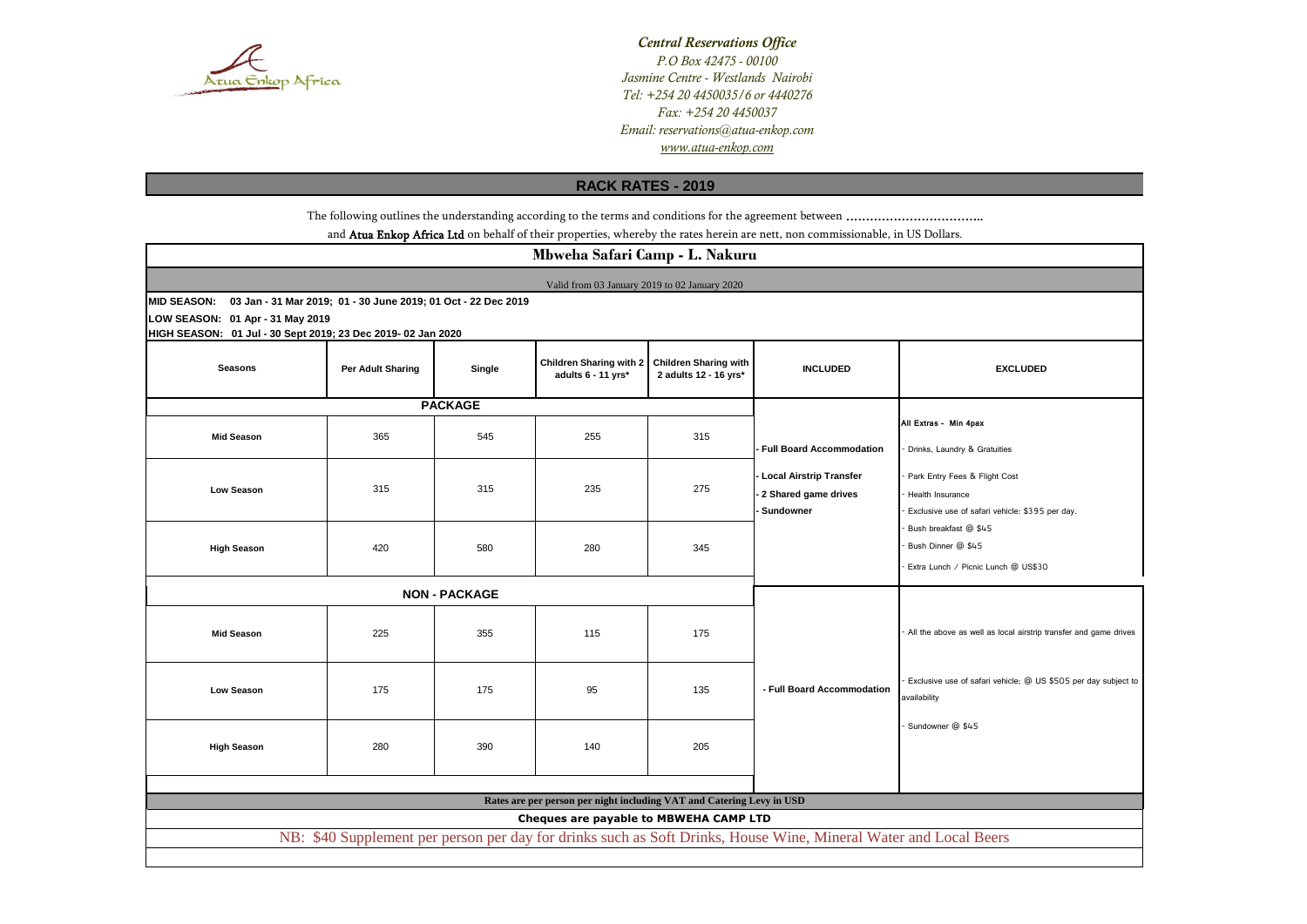# **Elephant Bedroom Camp - Samburu**

Valid from 03 January 2019 to 02 January 2020

**MID SEASON: 03 Jan - 31 Mar 2019; 01 - 30 June 2019; 01 Oct - 22 Dec 2019**

**LOW SEASON: 01 Apr - 31 May 2019**

**HIGH SEASON: 01 Jul - 30 Sept 2019; 23 Dec 2019 - 02 Jan 2020**

| <b>Seasons</b>                                                                                                   | Per Adult Sharing | Single         | <b>Children Sharing with 2</b><br>adults 6 - 11 yrs* | <b>Children Sharing with</b><br>2 adults 12 - 16 yrs* | <b>INCLUDED</b>                                                | <b>EXCLUDED</b>                                                                                |
|------------------------------------------------------------------------------------------------------------------|-------------------|----------------|------------------------------------------------------|-------------------------------------------------------|----------------------------------------------------------------|------------------------------------------------------------------------------------------------|
|                                                                                                                  |                   | <b>PACKAGE</b> |                                                      |                                                       |                                                                |                                                                                                |
| <b>Mid Season</b>                                                                                                | 475               | 610            | 335                                                  | 360                                                   | <b>Full Board Accommodation</b>                                | Drinks, Laundry & Gratuities                                                                   |
| Low Season                                                                                                       | 335               | 335            | 225                                                  | 246                                                   | - Local Airstrip Transfer<br>2 Shared game drives<br>Sundowner | Park Entry Fees & Flight Cost<br>Health Insurance<br>Visit to Samburu Village @ \$40           |
| <b>High Season</b>                                                                                               | 565               | 725            | 390                                                  | 435                                                   |                                                                | Exclusive use of safari vehicle: \$395 per day.<br>Bush breakfast @ \$50<br>Bush Dinner @ \$50 |
| <b>NON PACKAGE</b>                                                                                               |                   |                |                                                      |                                                       |                                                                |                                                                                                |
| <b>Mid Season</b>                                                                                                | 340               | 470            | 175                                                  | 255                                                   |                                                                | All the above as well as local airstrip transfer and game drives                               |
| Low Season                                                                                                       | 215               | 215            | 105                                                  | 160                                                   | - Full Board Accommodation                                     | Exclusive use of safari vehicle; @ US \$505 per day subject to<br>availability                 |
| <b>High Season</b>                                                                                               | 395               | 545            | 195                                                  | 295                                                   |                                                                | Sundowner @ \$50                                                                               |
| Deluxe Room Supplement : \$50 per person sharing per night                                                       |                   |                |                                                      |                                                       |                                                                |                                                                                                |
| Rates are per person per night including VAT and Catering Levy in USD                                            |                   |                |                                                      |                                                       |                                                                |                                                                                                |
| Cheques are payable to ATUA ENKOP AFRICA LTD                                                                     |                   |                |                                                      |                                                       |                                                                |                                                                                                |
| NB: \$40 Supplement per person per day for drinks such as Soft Drinks, House Wine, Mineral Water and Local Beers |                   |                |                                                      |                                                       |                                                                |                                                                                                |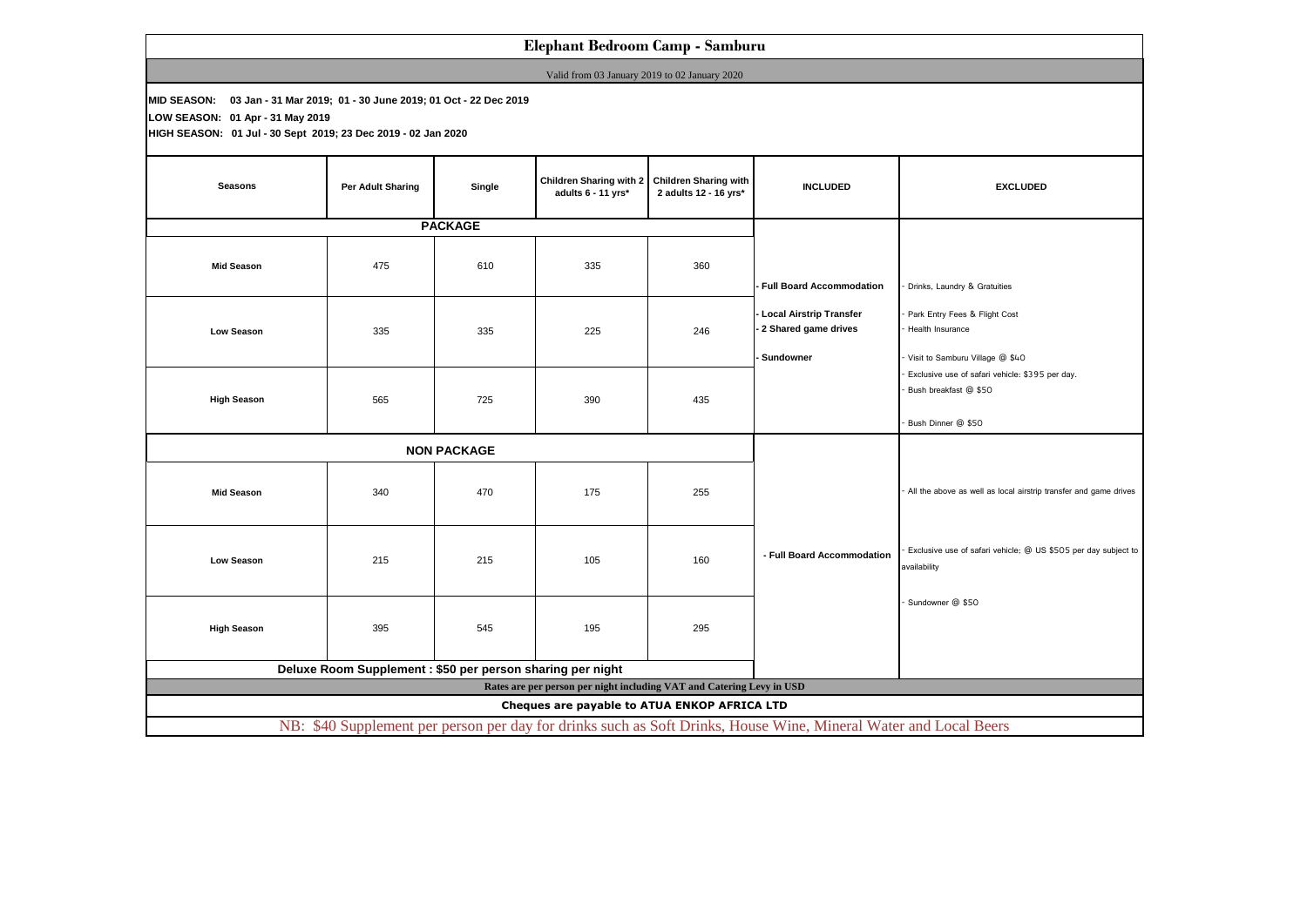# **Tipilikwani Mara Camp - Masai Mara**

Valid from 03 January 2019 to 02 January 2020

**MID SEASON: 03 Jan - 31 Mar 2019; 01 - 30 June 2019; 01 Oct - 22 Dec 2019 LOW SEASON: 01 Apr - 31 May 2019**

**HIGH SEASON: 01 Jul - 30 Sept 2019; 23 Dec 2019 - 02 Jan 2020**

| <b>Seasons</b>                                                                                                   | Per Adult Sharing    | Single | <b>Children Sharing with 2</b><br>adults 6 - 11 yrs* | <b>Children Sharing with 2</b><br>adults 12 - 16 yrs* | <b>INCLUDED</b>                                                                         | <b>EXCLUDED</b>                                                                                       |  |
|------------------------------------------------------------------------------------------------------------------|----------------------|--------|------------------------------------------------------|-------------------------------------------------------|-----------------------------------------------------------------------------------------|-------------------------------------------------------------------------------------------------------|--|
|                                                                                                                  | <b>PACKAGE</b>       |        |                                                      |                                                       |                                                                                         |                                                                                                       |  |
| <b>Mid Season</b>                                                                                                | 410                  | 535    | 280                                                  | 310                                                   |                                                                                         | Drinks, Laundry & Gratuities                                                                          |  |
| Low Season                                                                                                       | 280                  | 280    | 200                                                  | 215                                                   | <b>Full Board Accommodation</b><br>- Local Airstrip Transfers<br>- 2 Shared game drives | Health Insurance<br>Visit to Masaai Village @ \$40<br>Exclusive use of safari vehicle: \$395 per day. |  |
| <b>High Season</b>                                                                                               | 520                  | 665    | 355                                                  | 390                                                   |                                                                                         | Bush breakfast @ \$45<br>Bush Dinner @ \$45<br>Sundowner @ \$45                                       |  |
|                                                                                                                  |                      |        | Extra Lunch / Picnic Lunch @ US\$30                  |                                                       |                                                                                         |                                                                                                       |  |
|                                                                                                                  | <b>NON - PACKAGE</b> |        |                                                      |                                                       |                                                                                         |                                                                                                       |  |
| <b>Mid Season</b>                                                                                                | 280                  | 395    | 135                                                  | 205                                                   |                                                                                         | All the above as well as local airstrip transfer and game drives                                      |  |
| Low Season                                                                                                       | 175                  | 175    | 85                                                   | 135                                                   | <b>Full Board Accommodation</b>                                                         | Exclusive use of safari vehicle; @ US \$505 per day subject to<br>availability                        |  |
| <b>High Season</b>                                                                                               | 350                  | 495    | 185                                                  | 270                                                   |                                                                                         |                                                                                                       |  |
|                                                                                                                  |                      |        |                                                      |                                                       |                                                                                         |                                                                                                       |  |
| Rates are per person per night including VAT and Catering Levy in USD                                            |                      |        |                                                      |                                                       |                                                                                         |                                                                                                       |  |
| Cheques are payable to TIPILIKWANI MARA CAMP LTD                                                                 |                      |        |                                                      |                                                       |                                                                                         |                                                                                                       |  |
| NB: \$40 Supplement per person per day for drinks such as Soft Drinks, House Wine, Mineral Water and Local Beers |                      |        |                                                      |                                                       |                                                                                         |                                                                                                       |  |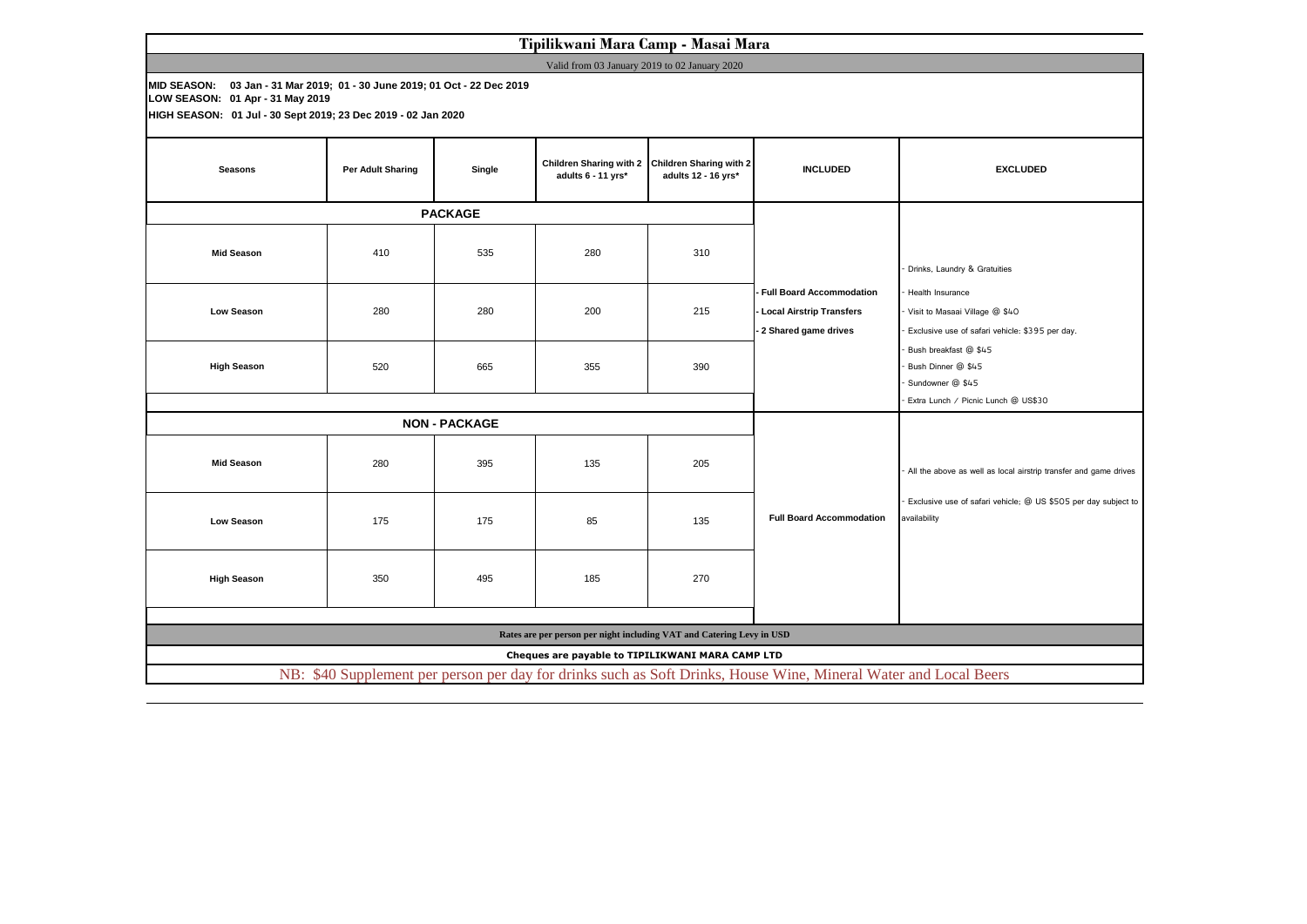| Mara Ngenche Safari Camp                                                                                                                                                       |                    |                    |                                                                                                                           |                                                                                                        |                                                                                                                                                                                    |
|--------------------------------------------------------------------------------------------------------------------------------------------------------------------------------|--------------------|--------------------|---------------------------------------------------------------------------------------------------------------------------|--------------------------------------------------------------------------------------------------------|------------------------------------------------------------------------------------------------------------------------------------------------------------------------------------|
| Valid from 03 January 2019 to 02 January 2020                                                                                                                                  |                    |                    |                                                                                                                           |                                                                                                        |                                                                                                                                                                                    |
| MID SEASON: 03 Jan - 31 Mar 2019; 01 - 30 June 2019; 01 Oct - 22 Dec 2019<br>LOW SEASON: 01 Apr - 31 May 2019<br>HIGH SEASON: 01 Jul - 30 Sept 2019; 23 Dec 2019 - 02 Jan 2020 |                    |                    |                                                                                                                           |                                                                                                        |                                                                                                                                                                                    |
| <b>Seasons</b>                                                                                                                                                                 | Per Adult Sharing  | Single             | <b>Children Sharing with 2</b><br>adults 6 - 11 yrs*                                                                      | <b>INCLUDED</b>                                                                                        | <b>EXCLUDED</b>                                                                                                                                                                    |
| <b>PACKAGE</b>                                                                                                                                                                 |                    |                    |                                                                                                                           |                                                                                                        |                                                                                                                                                                                    |
| <b>Mid Season</b>                                                                                                                                                              | 630                | 1010               | 440                                                                                                                       | Full board accommodation                                                                               | Premium Spirits & Champagne<br>Park Entry Fees & Flight Cost<br>Health Insurance<br>Exclusive use of safari vehicle: \$395 per day.<br>Bush breakfast @ \$55<br>Bush Dinner @ \$60 |
| Low Season                                                                                                                                                                     |                    | <b>CAMP CLOSED</b> |                                                                                                                           | Return local airstrip transfers<br><b>Shared Game drives</b><br><b>Bush Sundowner</b>                  |                                                                                                                                                                                    |
| <b>High Season</b>                                                                                                                                                             | 750                | 1210               | 525                                                                                                                       | Selected drinks - including "non premium" spirits (List to be<br>provided at the camp)                 | Extra Lunch / Picnic Lunch @ US\$45<br>Visit to Masaai Village @ \$50<br>Laundry & Gratuities                                                                                      |
| <b>NON - PACKAGE</b>                                                                                                                                                           |                    |                    |                                                                                                                           |                                                                                                        |                                                                                                                                                                                    |
| <b>Mid Season</b>                                                                                                                                                              | 535                | 920                | 265                                                                                                                       |                                                                                                        | Premium Spirits & Champagne<br>Park Entry Fees & Flight Cost<br>Game drives                                                                                                        |
| <b>Low Season</b>                                                                                                                                                              | <b>CAMP CLOSED</b> |                    | <b>Full Board Accommodation</b><br>Selected drinks - including "non premium" spirits (List to be<br>provided at the camp) | <b>Local Airstrip Transfers</b><br>Health Insurance<br>Exclusive use of safari vehicle: \$505 per day. |                                                                                                                                                                                    |
| <b>High Season</b>                                                                                                                                                             | 640                | 1085               | 325                                                                                                                       | <b>Bush Sundowner</b><br><b>ONLY 4 X 4 VEHICLES ALLOWED</b>                                            | Bush breakfast @ \$60<br>Bush Dinner @ \$60<br>Extra Lunch / Picnic Lunch @ US\$35                                                                                                 |
|                                                                                                                                                                                |                    |                    |                                                                                                                           | Visit to Masaai Village @ \$50                                                                         |                                                                                                                                                                                    |
| Rates are per person per night including VAT and Catering Levy in USD                                                                                                          |                    |                    |                                                                                                                           |                                                                                                        |                                                                                                                                                                                    |
| Cheques are payable to Mara Ngenche Safari Camp Ltd                                                                                                                            |                    |                    |                                                                                                                           |                                                                                                        |                                                                                                                                                                                    |